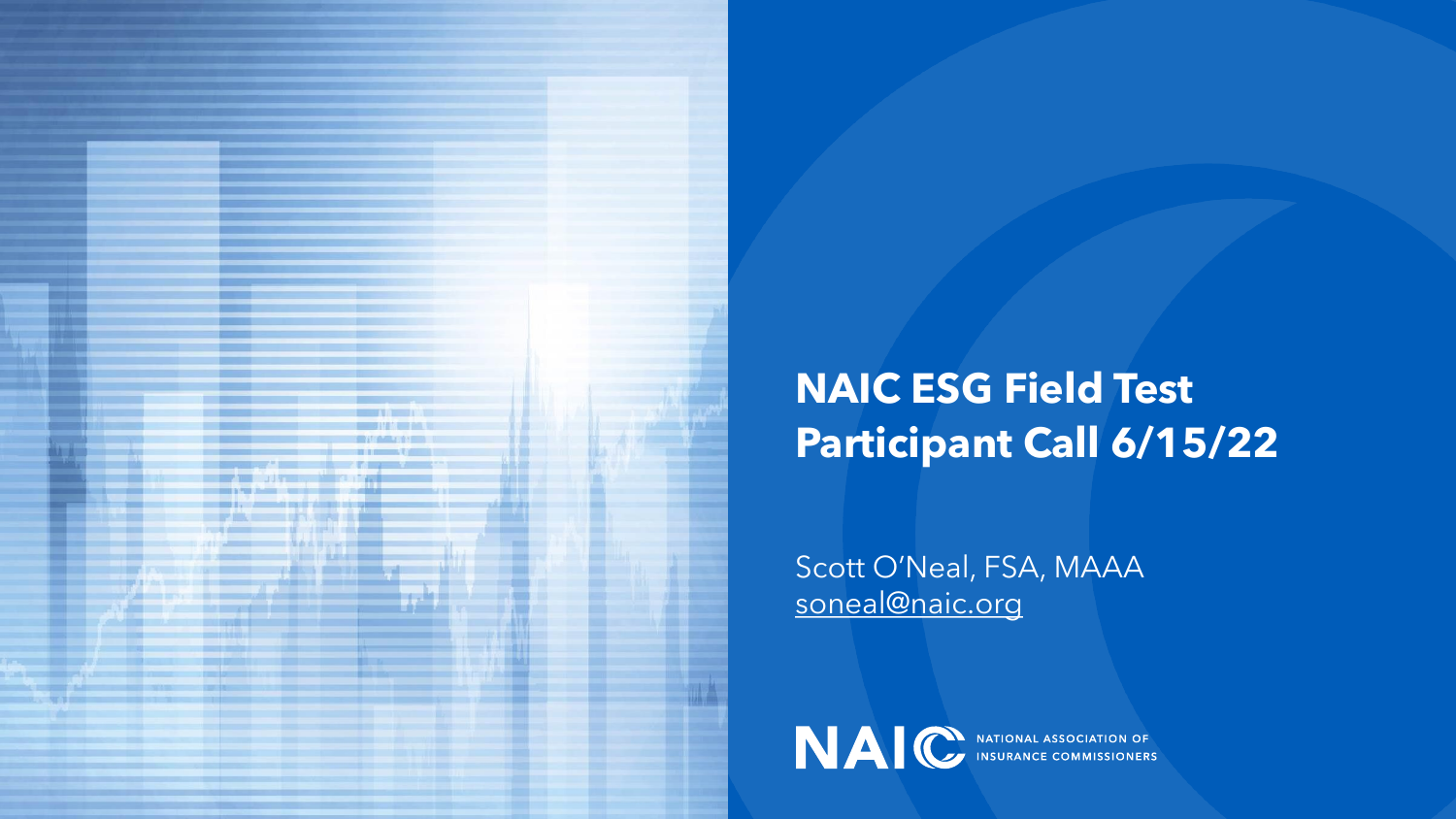

# **Agenda**

- 1. Updates to Website and Documentation
- 2. Outstanding Items
- 3. Field Test Results Submission Process
- 4. ESG Field Test Run Survey
- 5. Questions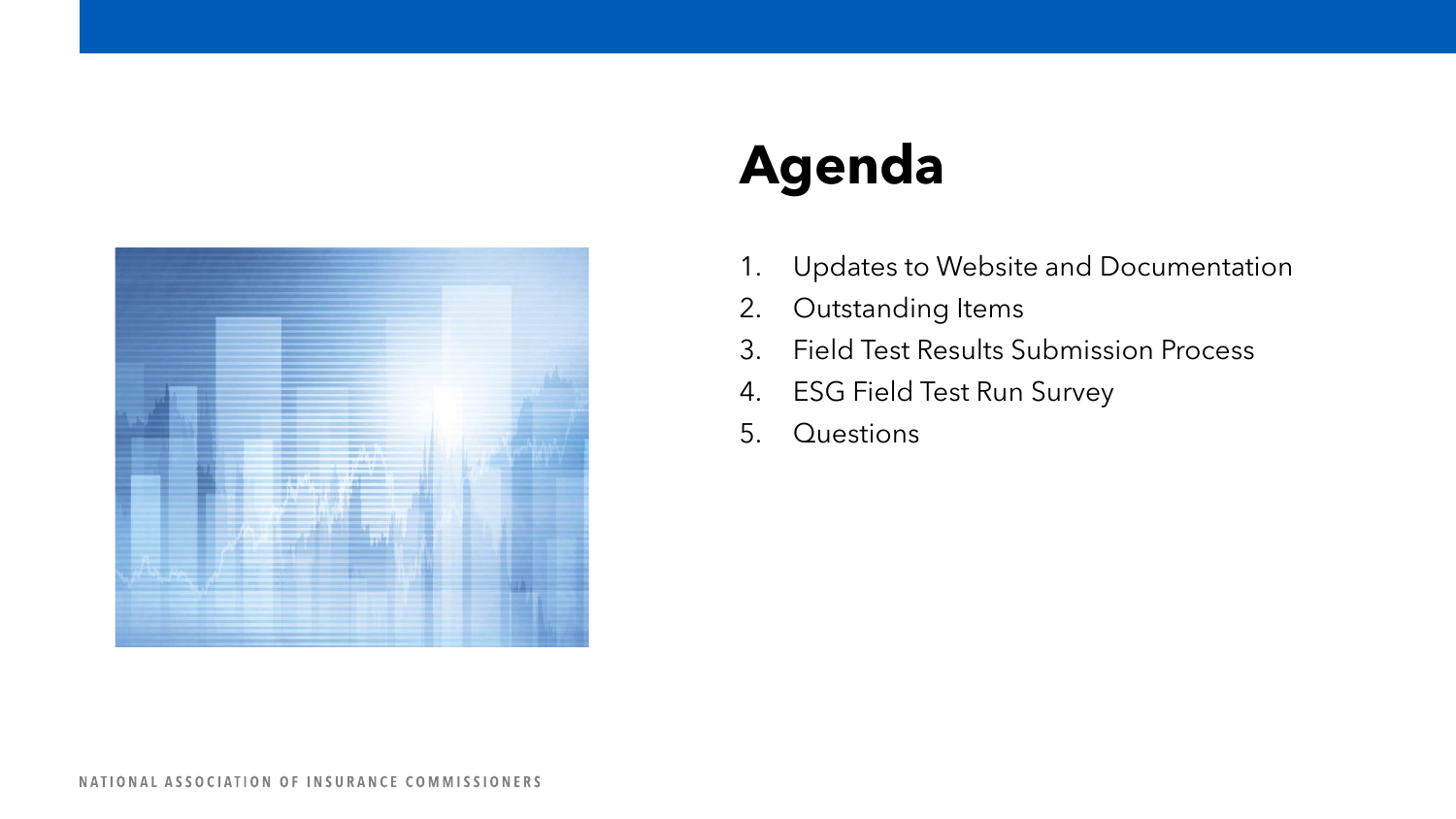## **Updates to Website and Documentation**

#### • ESG Field Test Instructions

- Section II.A Summary of Field Test Runs In the field test run table in the Test #3 box, added "Baseline" as a descriptor for the equity model to clarify the details of the scenario set
- Section II.A Summary of Field Test Runs In single asterisk under table, expanded on the instructions relating to adjusting the inforce for the  $12/31/19 + 200$  BP Treasury yield curve adjustments
- Section II.I Fund Mapping Updated the link for the Basic Data Columns file to reflect an update to the file to provide information on additional columns that were added. The additional columns provide one-to-one fund mappings for the Aggressive Equity, Diversified Fixed Income, and Diversified Balanced Allocation.
- VM-21 Field Test Template
	- Updated the instructions tab to note that participants that use the direct iteration method only need to provide time zero reserve and capital values
- Website Updates
	- Added fan chart statistical reports for 10k scenario set and subsets for each field test run
	- Added new 'Basic Data Columns" file that describes the returns in the scenario files to NAIC ESG June 2022 Field Test: General Documents
	- Added SERT scenarios
	- Added 9/30 scenario sets, associated statistical reports, and SERT scenarios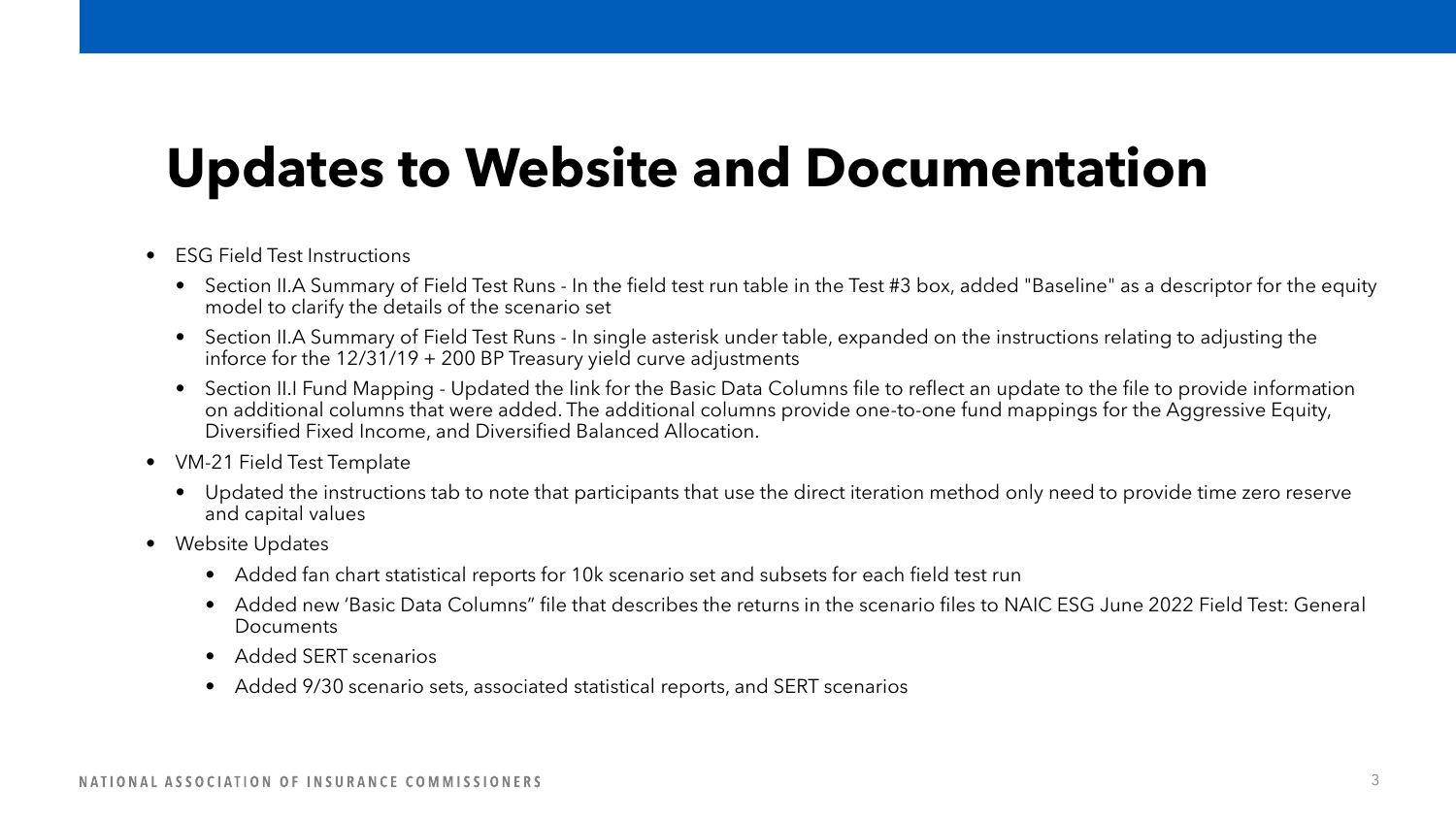## **Outstanding Items**

- Q&A Document
- Additional Field Test Scenario Set Statistics
- Realized and/or Implied Volatility Scenario Level Data
- Equity Parameters Document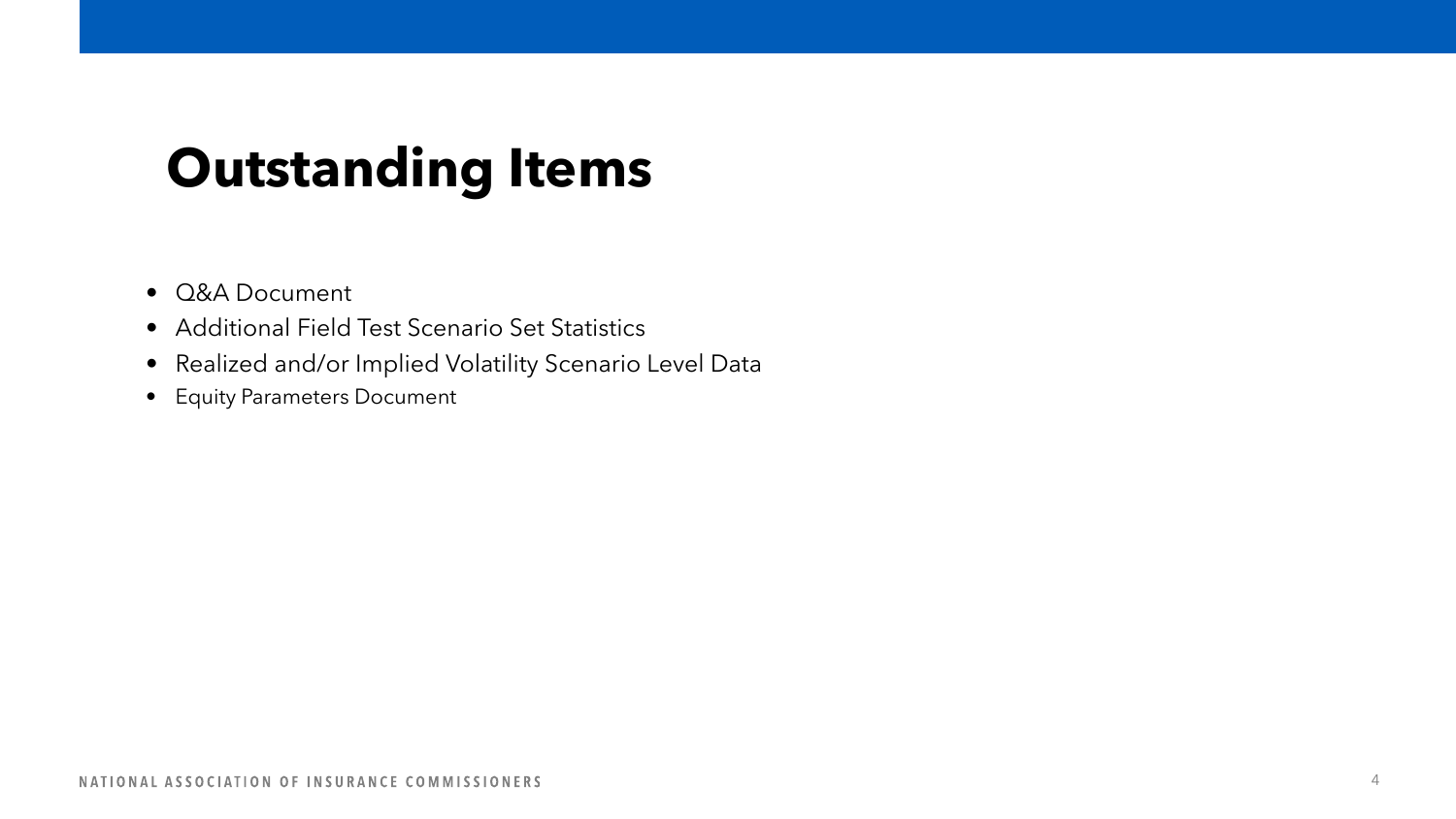## **Field Test Result Submission Process**

- The NAIC is entering into a legal agreement with the Texas Department of Insurance to directly request and collect field test results under the regulatory authority of the Texas Insurance Commissioner. This agreement will maintain confidentiality of the field test results pursuant to Texas confidentiality laws while also streamlining the collection of the data.
- Under the agreement, the NAIC will be able to confidentially share field test results with state regulators, NAIC Committees, Task Forces, and Working Groups – including the Valuation Analysis Working Group. The NAIC will also be able to share aggregated field test results at public meetings.
- Secure File Transfer Protocol (FTP) sites will be set up for each legal entity and login credentials will be provided to participants to submit results.
- Additional communications will be sent out to field test participants providing instructions and other resources to facilitate the submission of field test results to the NAIC.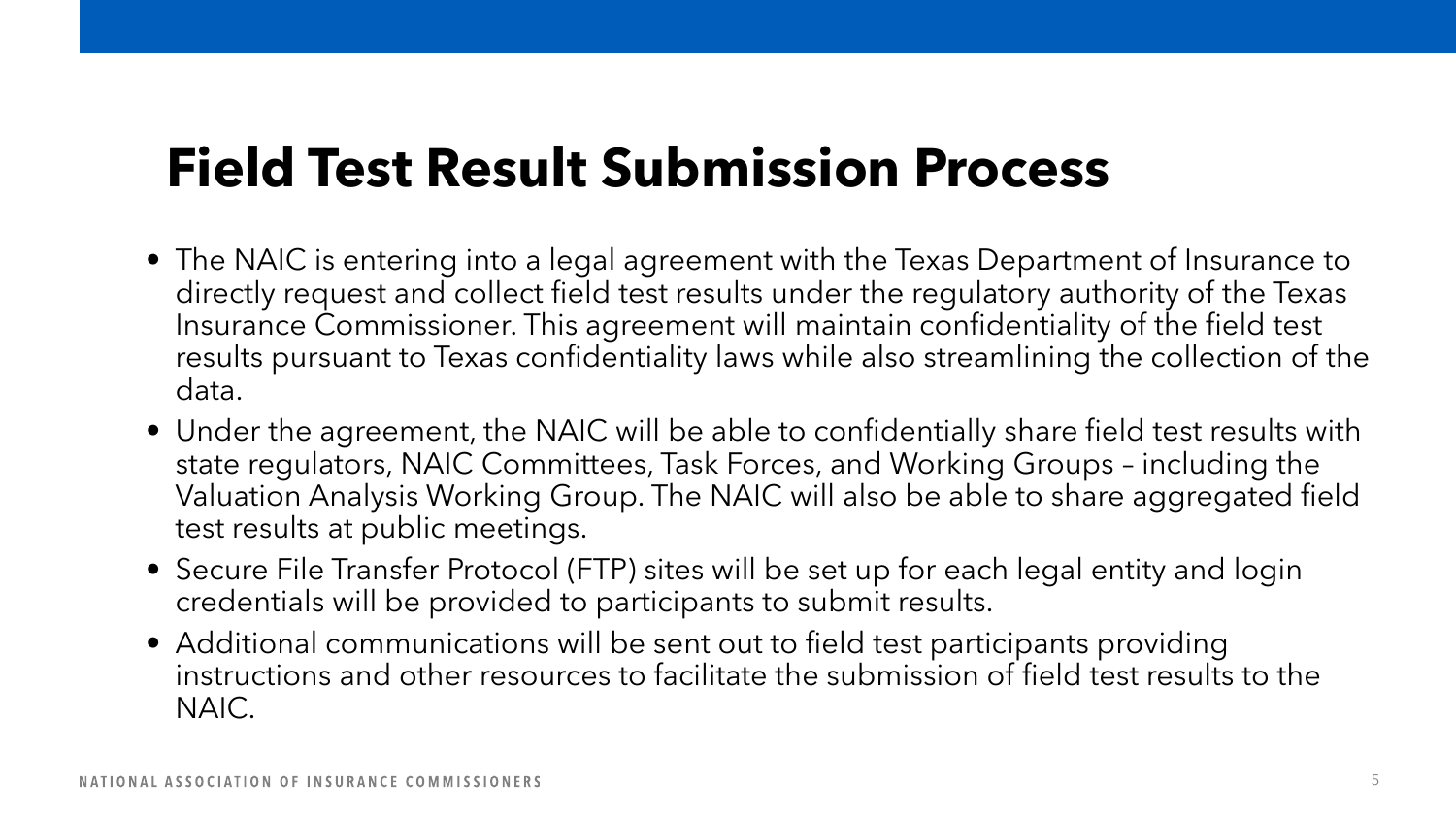## **ESG Field Test Run Survey**

Please complete the NAIC ESG Field Test Survey (included in materials) to indicate which field test runs your company intends to complete for the NAIC ESG Field Test. Add your company code into the name of the excel workbook and return to soneal@naic.org by 6/30/22.

|                                          | <b>VM-20</b> | VM-21 and C3 Phase II | C3 Phase I |
|------------------------------------------|--------------|-----------------------|------------|
| <b>Baseline #2</b>                       |              |                       |            |
| Test #1a                                 |              |                       |            |
| Test #1b                                 |              |                       |            |
| Test #2a                                 |              |                       |            |
| Test #2b                                 |              |                       |            |
| Test $#3:$                               |              |                       |            |
| <b>Test #4:</b>                          |              |                       |            |
| Test #5a:                                |              |                       |            |
| Test #5b:                                |              |                       |            |
| <b>Test #6:</b>                          |              |                       |            |
| Test #7: C3 Phase I Specific Attribution |              |                       |            |